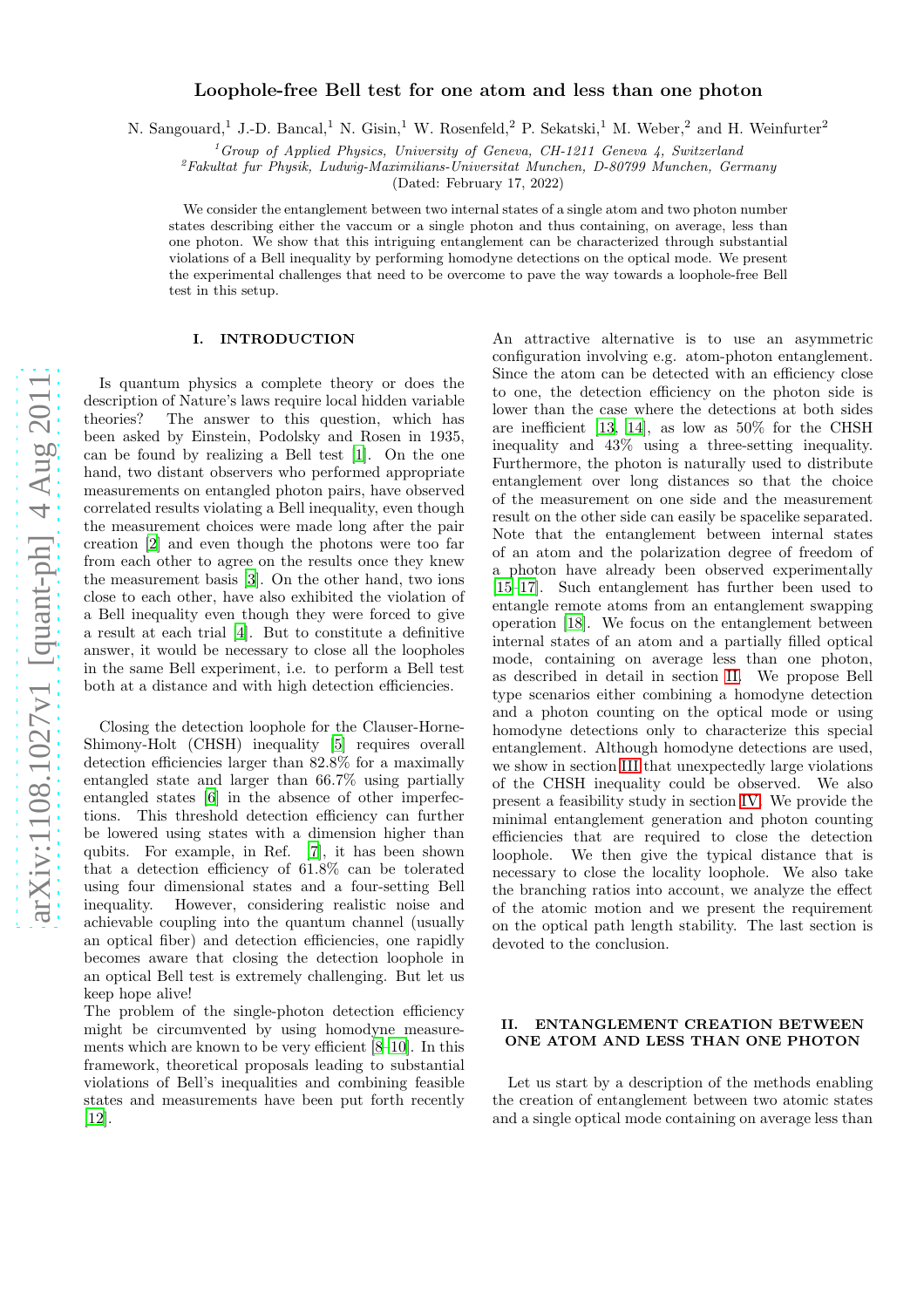

<span id="page-1-1"></span>FIG. 1: Basic level scheme for the creation of entanglement between one atom and one optical mode containing on average less than one photon. The branching ratio is such that when the atom is excited, it decays preferentially in s.

one photon. Consider an atom with a lambda-type level configuration (as depicted in Fig. [1\)](#page-1-1), initially prepared in the state  $g$ . A pump laser pulse with the Rabi frequency  $\Omega$  partially excites the atom in such a way that it can spontaneously decay into the level s by emitting a photon [\[19\]](#page-5-7). Long after the decay time of the atom, the atomphoton state is given by

<span id="page-1-2"></span>
$$
\psi^{\phi} = \cos \theta |g, 0\rangle + e^{i\phi} \sin \theta |s, 1\rangle \tag{1}
$$

where  $\theta = \frac{1}{2} \int ds \Omega(s)$  refers to the area of the pump pulse. The phase term is defined by  $\phi = k_p r_p - k_s r_s$ where  $k_p$  ( $k_s$ ) corresponds to the wave vector of the pump (the spontaneous photon) and  $r_p$  ( $r_s$ ) is the atom position when the pump photon is absorbed (the spontaneous photon is emitted). Note that  $\phi$  may vary in practice, e.g. due to atom position variations. The requirements for the phase stability are studied in detail below but we first answer the question: can the entanglement between an atom and a partially filled optical mode be measured from the violation of a Bell inequality?

## <span id="page-1-0"></span>III. HOMODYNE DETECTIONS IN AN ASYMMETRIC BELL TEST

### A. Principle of the Bell test

First, let us recall the principle of a Bell-CHSH test. Two distant observers, usually named Alice and Bob, share a quantum state. Each of them chooses randomly a measurement among two projectors,  $\{X_i\}$  for Alice,  $\{Y_i\}$ for Bob,  $i, j \in [1, 2]$  and obtains a binary result,  $\{a_i\}$  and  ${b_i}$  for Alice and Bob respectively. By repeating the experiment several times, Alice and Bob can compute the conditional probabilities  $p(a_i b_j | X_i Y_j)$ . They can then easily deduce the value of the CHSH parameter

<span id="page-1-3"></span>
$$
S = E_{X_1 Y_1} + E_{X_1 Y_2} + E_{X_2 Y_1} - E_{X_2 Y_2}
$$
 (2)

where  $E(X_i Y_j) = p(a_i = b_j | X_i Y_j) - p(a_i \neq b_j | X_i Y_j)$ . Alice and Bob will conclude that the observed correlations cannot be described by local hidden variable theories if they find measurement settings such that  $S > 2$ . Note that all possible states leading to a violation of a Bell inequality are entangled. Therefore, a Bell test can be seen as a test of the laws of Nature but also as a witness of entanglement.

### B. Bell test with one atom and less than one photon

Now, consider the specific case where Alice and Bob share a state of the form [\(1\)](#page-1-2). Alice applies projective measurements on the atomic states and can freely choose projections on arbitrary vectors  $\overrightarrow{v_j} = \cos \frac{\alpha_j}{2}$  $\frac{\alpha_j}{2}|g\rangle + e^{i\varphi_j} \sin \frac{\alpha_j}{2}|s\rangle$  of the Bloch sphere. For each measurement  $X_j$ ,  $j = 1, 2$ , Alice sets  $a_j = +1$  if she gets a result along  $\overrightarrow{v_j}$  and  $a_j = -1$  if the result is directed along  $\overrightarrow{v_j}^{\perp}$ . Bob applies measurements on the optical mode and chooses either to count the photon number  $Y_1 = n$  or to measure the quadrature  $Y_2 = \cos \zeta \hat{X} + \sin \zeta \hat{P}$ . When he measures n, he naturally sets the results  $b_1 = +1$  if the result is positive and  $b_1 = -1$  if there is no photon. When he performs the quadrature measurement, he gets a real number  $x$ . He then has to process this result to get binary outcomes. He decides to attribute the results  $b_2 = -1$  if the result is negative  $x \leq 0$  and  $b_2 = +1$  otherwise.

We now show that Alice and Bob can obtain a substantial violation of the CHSH inequality for appropriate settings. But let us first detail the calculation of probability distributions  $p(a_i b_j | X_i Y_j)$  for the four pairs of measurements separately. When Bob measures  $n$ , he gets  $b_1 = -1$  with the probability  $\cos^2 \theta$  and Alice's qubit is projected into  $|q\rangle$ . Therefore,

$$
p(+1,-1|X_jY_1) = \cos^2\theta |\langle \overrightarrow{v_j} | g \rangle|^2 = \cos^2\theta \left(\frac{1+\cos\alpha_j}{2}\right).
$$

Similarly

$$
p(-1, -1|X_jY_1) = \cos^2 \theta |\langle \overrightarrow{v_j}^{\perp} | g \rangle|^2 = \cos^2 \theta \left( \frac{1 - \cos \alpha_j}{2} \right).
$$

Following similar lines for  $b_1 = +1$ , one finds

$$
p(a_j, +1|X_jY_1) = \sin^2\theta \left(\frac{1 - a_j \cos \alpha_j}{2}\right)
$$

leading to

$$
E_{X_j Y_1} = -\cos \alpha_j. \tag{3}
$$

When Bob measures  $Y_2$  and obtains  $b_2 = -1$ , Alice's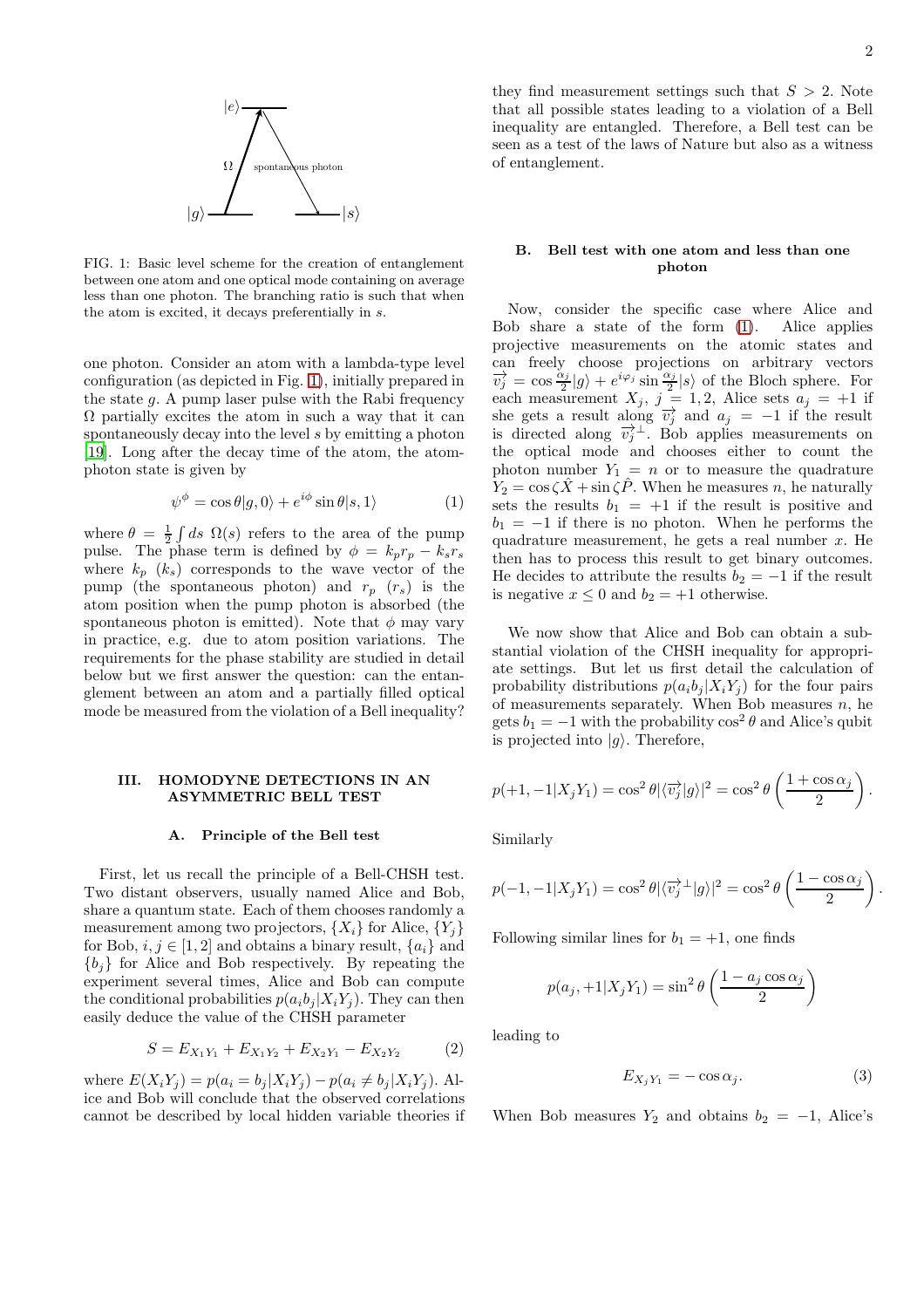state is projected into

$$
\rho_{b_2=-1}^A = \cos^2 \theta \int_{-\infty}^0 dx |\Phi_0(x)|^2 |g\rangle\langle g|
$$
  
+
$$
\frac{1}{2} \sin 2\theta e^{-i\phi} e^{i\zeta} \int_{-\infty}^0 dx \Phi_1^*(x) \Phi_0(x) |g\rangle\langle s|
$$
  
+
$$
\frac{1}{2} \sin 2\theta e^{i\phi} e^{-i\zeta} \int_{-\infty}^0 dx \Phi_0^*(x) \Phi_1(x) |s\rangle\langle g|
$$
  
+
$$
\sin^2 \theta \int_{-\infty}^0 dx |\Phi_1(x)|^2 |s\rangle\langle s|
$$

where  $\Phi_0(x) = \langle x|0\rangle$  and  $\Phi_1(x) = \langle x|1\rangle$  are the probability amplitude distribution for the vacuum and single photon Fock states  $(\Phi_n(x) = \frac{1}{(2^n n! \sqrt{\pi})^{1/2}} H_n(x) e^{-x^2/2})$ where  $H_n(x)$  is the Hermite polynomial).  $p(+1, -1|X_jY_2)$   $(p(-1, -1|X_jY_2))$  is merely deduced from  $\langle \vec{v}_j | \rho_{b_2=-1}^A | \vec{v}_j \rangle$   $(\langle \vec{v}_j^{\perp} | \rho_{b_2=-1}^A | \vec{v}_j^{\perp} \rangle)$ . One can check that  $p(a_j, +1|X_jY_2)$  has the same expression than  $p(a_j, -1|X_jY_2)$  but where the integration over dx runs from 0 to  $+\infty$ . One finds

$$
E_{X_j Y_2} = \sqrt{\frac{2}{\pi}} \sin \alpha_i \sin 2\theta \cos(\varphi_j - \phi + \zeta).
$$

Interestingly, this expression is the same, up to a factor of  $\sqrt{2/\pi}$ , as the expression of the correlator when Bob applies a perfect qubit measurement along  $\cos \zeta \sigma_x$  +  $\sin \zeta \sigma_y$ . This invites us to interpret the homodyne measurement above (with the binning  $x \le 0 \to b_2 = -1, x > 0 \to b_2 = +1$  and in the  $\{|0\rangle, |1\rangle\}$ subspace), as a noisy qubit measurement in the x-y plane of the Bloch sphere with visibility  $\sqrt{2/\pi}$ , as was also noticed in [\[11](#page-5-8)].

Substituting the correlators by their expressions into [\(2\)](#page-1-3), one obtains a value of the CHSH polynomial for any state of the form [\(1\)](#page-1-2) and for any measurement of Alice. We found the maximal violation  $S = -2\cos\alpha_1 + 2\sqrt{2/\pi}\sin\alpha_1 \approx 2.56$  for  $\theta = \pi/4$ ,  $\phi = 0$  i.e. the  $\phi_+$  state and for  $\varphi_1 = \varphi_2 = \zeta = 0$ , and  $\alpha_1 = -\alpha_2 = 2 \arctan(\frac{\sqrt{\pi} + \sqrt{2+\pi}}{\sqrt{2}})$ . This violation is the largest that we know in a scenario involving a homodyne detection where both the measurements and the state could be realized experimentally (see [\[12](#page-5-1)] and references therein).

# C. Bell test with homodyne detections only on the optical mode

A natural question is whether a violation of the CHSH inequality can also be observed by measuring the optical mode with homodyne detections only. It turns out that a violation  $S = 4/\sqrt{\pi} \approx 2.26$  can indeed be obtained if Alice and Bob share a maximally entangled state of the form [\(1\)](#page-1-2) with  $\theta = \pi/4$  and  $\phi = 0$ , provided that

Bob's measurements are performed in complementary quadratures  $Y_1 = \hat{X}$  and  $Y_2 = \hat{P}$  and that Alice's measurements correspond to projections along vectors spanning the  $(xy)$  plane with angles  $\pm 45 \text{ deg}$  between them. This result can easily be understood using the analogy previously mentioned. If Bob would have used either  $\sigma_x$  or  $\sigma_y$ , the CHSH parameter would have been saturated  $S = 2\sqrt{2}$ . Since  $\hat{X}$  and  $\hat{P}$  correspond to such measurements but with the reduced visibility  $\sqrt{2/\pi}$ , S is reduced by the corresponding factor.

### <span id="page-2-0"></span>IV. IMPERFECTIONS

So far, we have shown that an ideal realization would lead to significant violations of the CHSH inequality. However, the story would not be complete without a discussion taking experimental imperfections into account.

### Transmission inefficiency

Let  $\eta_t$  be the transmission efficiency which accounts for all the coupling inefficiencies from the atom to Bob's location. The probability amplitude associated to  $|s, 1\rangle$ is now multiplied by  $\sqrt{\eta_t}$  and Alice and Bob can share the state  $\psi_{\eta_t}^{\phi} = \frac{1}{\sqrt{N}}$  $\frac{1}{N} \left( \cos \theta | g, 0 \right) + e^{i \phi} \sin \theta \sqrt{\eta_t} | s, 1 \rangle$  with the probability  $N = \cos \theta^2 + \sin \theta^2 \eta_t$ . Alternatively, the photon can be lost. Tracing out the lost photon, the resulting state is  $|s, 0\rangle$  and it contributes to the global state with a weight  $\sin^2 \theta (1 - \eta_t)$ . To know the sensitivity of the CHSH inequality with respect to the transmission inefficiency, we thus have to compute S from the overall state

$$
\rho_{\eta_t} = N |\psi_{\eta_t}^{\phi} \rangle \langle \psi_{\eta_t}^{\phi} | + \sin^2 \theta (1 - \eta_t) |s, 0 \rangle \langle s, 0| \quad (4)
$$

for all possible values of  $\theta$ ,  $\phi$ ,  $\varphi$ <sub>1</sub>,  $\varphi$ <sub>2</sub>,  $\zeta$ ,  $\alpha$ <sub>1</sub> and  $\alpha$ <sub>2</sub> as a function of  $\eta_t$ . The result is shown in Fig. [2.](#page-3-0) In the scenario where Bob uses a photon counter and a homodyne detection with unit efficiencies, a transmission efficiency of  $\eta_t = 61\%$  can be tolerated (see blue curve). Although this is certainly demanding, recent results suggest that this might soon be within reach of experiments [\[20\]](#page-5-9). It is also interesting to study the sensitivity of the violation with respect to the detection inefficiency. The homodyne measurements can fairly be considered to have unit efficiencies but most of the single-photon detectors are inefficient. Let  $\eta_d$  be the efficiency of the photon counting detector. From an optimization similar to the previous one, we found that a threshold detection of  $\eta_d = 39\%$  can be tolerated for a transmission with unit efficiency. Our scheme is less sensitive to counting inefficiency than transmission inefficiency since the former affects only one of Bob's measurements. The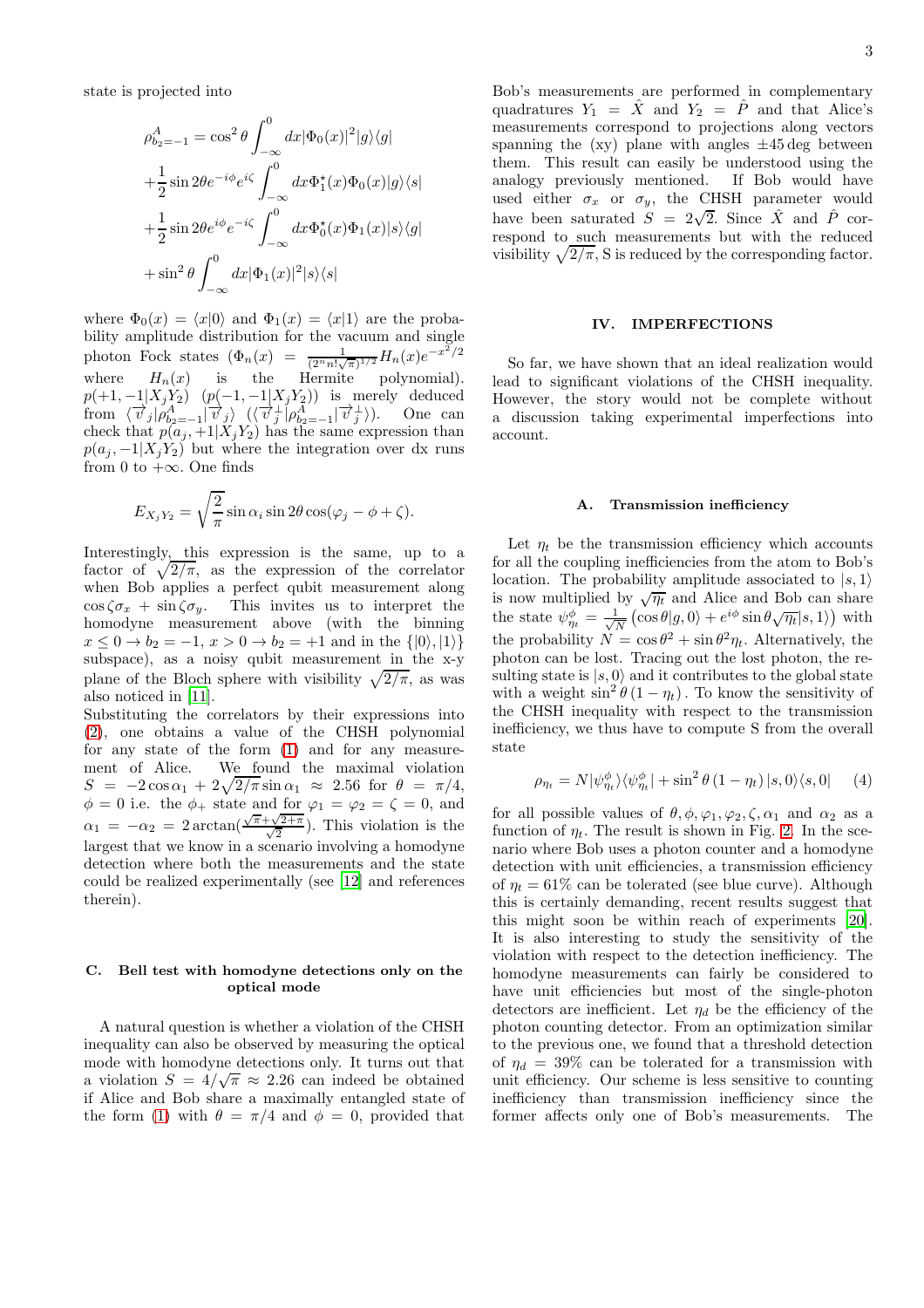two previous efficiency thresholds can be compared with a scheme that exhibits the same asymmetry but uses the entanglement with the polarization mode [\[14\]](#page-5-3) and where the violation of the CHSH inequality requires  $\eta_t \eta_d \geq 50\%$ . (The effect of detection and transmission imperfections is the same in this case, since Bob uses two photon counting detectors.) The latter is less sensitive to inefficiency in the transmission (for ideal detectors with  $\eta_d = 1$ , while the scheme we propose is less sensitive to the detector inefficiency (for transmission with  $\eta_t = 1$ .) Note also that regarding the results presented in Refs. [\[7,](#page-4-6) [14\]](#page-5-3) where the threshold efficiency has been lowered using inequalities with more settings, one could have hoped improvements using inequalities different from the CHSH inequality. However, we could not find better resistances with additional binnings for Bob's results and for more (up to three) inputs.

In the case where Bob uses only quadrature measurements, the CHSH inequality can be violated provided that the transmission efficiency is larger than 79%. This result cannot fairly be compared with other schemes using atom-photon entanglement since this is the only one that we know where all the detections can be reasonably considered perfectly efficient and where only the transmission inefficiency decreases the violation.



<span id="page-3-0"></span>FIG. 2: Robustness of the CHSH violation with respect to the transmission efficiency  $\eta_t$ . The full lines correspond to the case where Bob chooses either a photon counter or a measurement of a field quadrature. The upper (blue) curve is associated to a photon detector with unit efficiency  $\eta_d = 1$ . The three other full lines are associated to inefficient counting (from  $\eta_d = 0.8$ ) to 0.4). The dashed line is associated to the case where Bob uses two homodyne detections (with unit efficiencies).

# B. Required distance between Alice and Bob

In the previous subsection, we have addressed efficiency issues related with the photon detection and with the transmission. If we intend to close the locality loophole too, we have to give an answer how long the state detection takes. It is likely reasonable to believe that the detection time is limited by the atom [\[21\]](#page-5-10). If the atomic states are readout on the basis of stimulated Raman adiabatic passage, ultrafast laser-ionization and registration of the correlated electron-ion pairs with coincident counting via two opposing channel electron multipliers [\[22\]](#page-5-11), we can reach a measurement time of less than 1  $\mu s$ . Therefore, the locality loophole could be closed if Alice and Bob are separated by 300 m. For 800nm photons, the losses are of 2dB/km. This would translate into a transmission of 93%.

# C. Branching ratio

So far, we have considered that once the atom is excited, it decays into the state s. Consider the more realistic case where the decay from  $e$  to  $s$  occurs with the probability  $f_s$ . Let  $f_g$  be the probability for a decay into g and  $f_{\text{aux}}$  the decay probability into other auxiliary states such that  $f_s + f_g + f_{\text{aux}} = 1$ . Taking these branching ratios into account, the state long after the interaction with the pump pulse is

$$
\rho_f = N' |\psi_{f_s}^{\phi}\rangle\langle\psi_{f_s}^{\phi}| + \sin^2 \theta f_g |g, 0\rangle\langle g, 0|
$$
  
 
$$
+ \sin^2 \theta f_{\text{aux}} |\text{aux}, 0\rangle\langle\text{aux}, 0|.
$$
 (5)

 $\psi_{f_s}^{\phi}$  is defined from  $\psi_{\eta_t}^{\phi}$  where  $\eta_t$  is replaced by  $f_s$  and  $N' = \cos \theta^2 + \sin \theta^2 f_s.$ 

We now present a strategy to make  $S > 2$  (calculated from this state) as soon as  $f_s \neq 0$ . If Alice chooses to attribute the result  $a_j = -1$  when she measures the atom in the state aux, the correlators calculated from  $|aux, 0\rangle$ are  $E_{X_jY1} = 1, E_{X_jY2} = 0 \,\forall j \in \{1,2\}$  and the resulting S value is equal to 2 in this case. Moreover, if she chooses two measurements very close to  $\sigma_z$ , i.e.  $(\alpha_1 = \pi - \epsilon, \varphi_1 =$ 0) and  $(\alpha_2 = -\pi + \epsilon, \varphi_2 = 0)$ , one can check that the S value computed from the component  $|g, 0\rangle$  is  $2 - \epsilon^2$ . If she further excites the atom so that  $\theta = \pi/4$  and  $\phi = 0$ , and if Bob chooses  $\zeta = 0$ , the S value from  $\psi_{f_s}^{\phi}$  is roughly  $2+4\frac{\epsilon}{1+f_s}$ √  $\frac{\sqrt{2f_s}}{\sqrt{\pi}}$ . The overall CHSH value is thus given by

$$
S \approx 2 + 4 \frac{\sqrt{f_s}}{\sqrt{2\pi}} \epsilon + o(\epsilon^2). \tag{6}
$$

Therefore, in the absence of errors, a violation of the CHSH inequality can be observed as soon as the probability that the excited atom decays into s is non-zero. This Bell test can thus be applied to a large number of atomic species since it is very resistant to branching ratio variations. However, the larger the decay into s is,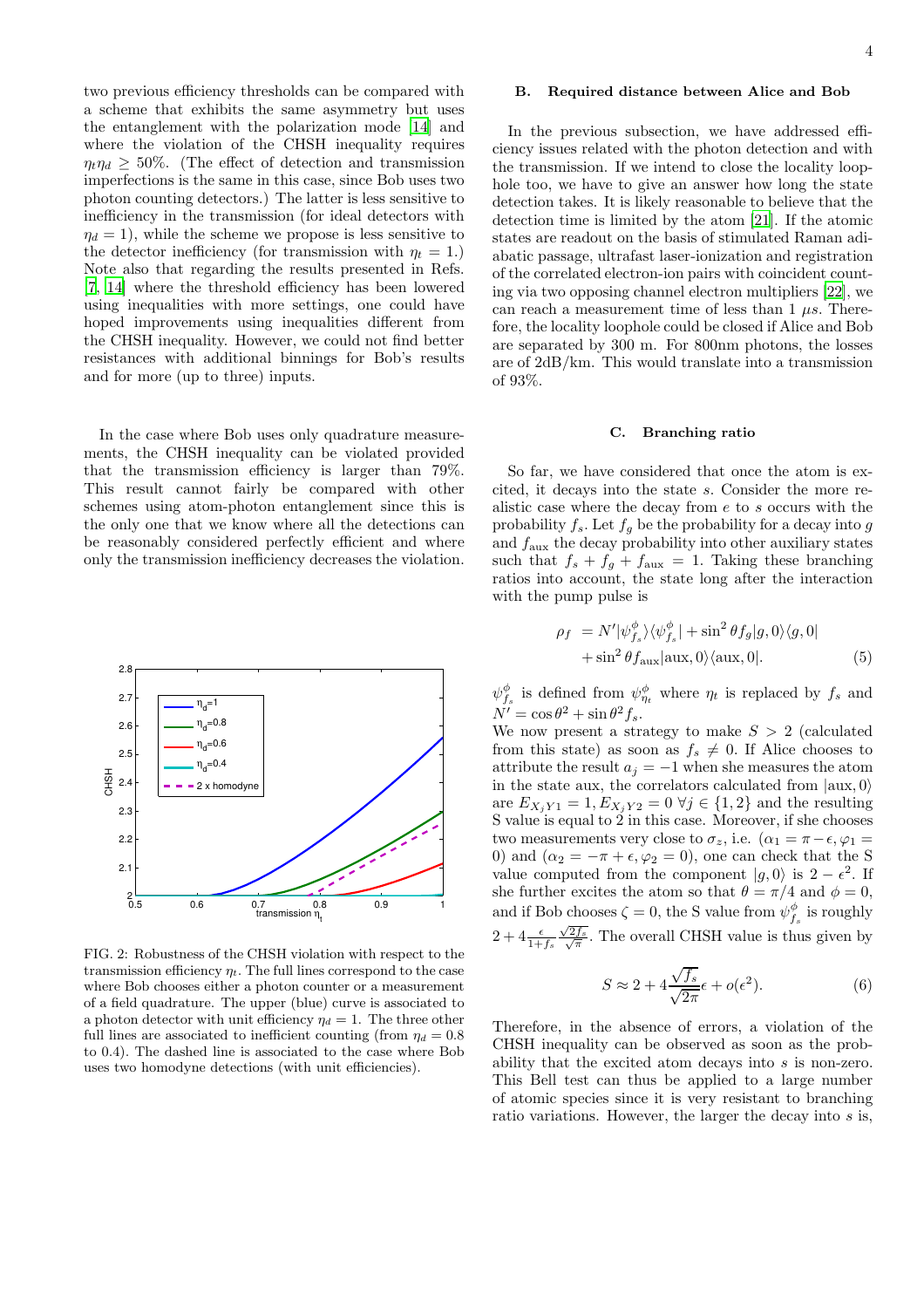the larger the violation.

## D. Stability requirements

Let us now focus on the phase stability constrains. The phase term of the state [\(1\)](#page-1-2) has to stay stable from trial to trial. In practice, however,  $\phi$  may vary, e.g. due to atom position variations. For wavevectors with the same norm  $||\vec{k}|| = ||\vec{k}_p|| = ||\vec{k}_s||$ , the fidelity of the resulting entanglement

$$
\rho = F|\psi^{\phi}\rangle\langle\psi^{\phi}| + (1 - F)|\psi^{\phi + \pi}\rangle\langle\psi^{\phi + \pi}| \tag{7}
$$

is found to be

$$
F = \frac{1}{2} \left( 1 + e^{-2a^2(\bar{n} + 1/2)\Delta k} \right) \tag{8}
$$

in the weak confinement regime [\[23](#page-5-12), [24\]](#page-5-13).  $a = \sqrt{\hbar/(2m\omega)}$ is the size of the harmonic trapping potential ground state for an atom of mass  $m$  within a trap of frequency  $\omega$ .  $\bar{n}$  is the average number of thermal quanta of motion and  $\Delta k = ||\vec{k}||(1 - \cos \theta)$  where  $\theta$  is the angle between the pump beam and the emission direction. Hence, the problem of the atomic motion can not only be overcome by cooling the ions deeply within the Lamb-Dicke limit (where  $\bar{n}$  is small) but more simply by collecting the photons scattered in the forward direction where  $\theta = 0$ .

Let us also comment the stability requirement on the optical path lengths. The local oscillator which is required to perform the homodyne detections at Bob's location could be obtained by picking off a fraction of the pump beam with a beamsplitter. In this case, the setup will be made of a large Mach-Zehnder interferometer and the path length difference between the two arms of the interferometer  $\Delta L$  has to be stable so that  $||k||\Delta L \ll 1$ . Note that temperature variations change both the refraction index (and thus  $||\vec{k}||$ ) and the length of fibers  $\Delta L$ . For several tens of kilometers long commercial fibers installed in an urban environment, the typical time needed for a mean phase change of 0.1 rad (corresponding to a fidelity of 0.9) is of the order of 100  $\mu$ s [\[25\]](#page-5-14). This lets us believe that an active stabilization of the phase should be possible even for

### V. CONCLUSION

We proposed different scenarios to measure the entanglement between the internal state of an atom and an optical mode containing, on average, less than one photon. We reported large violations of a CHSH inequality for both the case where one homodyne detection and one photon counting are performed on the optical mode and for two homodyne detections. With homodyne detections only, a minimal entanglement generation efficiency of 79% can be tolerated. This efficiency goes down to 61% if homodyne detections are combined with unit efficiency photon counting. We have also shown that in principle, a violation of the CHSH inequality can be obtained even for branching ratios favoring the photon emission in undesired modes. There is no need to cool the atom deeply within the Lamb-Dicke regime if the scattered photons are collected close to the forward direction with respect to the pump propagation. Finally, the stability requirements for the optical path lengths is within reach of experiments.

We believe that our work could provide motivations for several research groups. A lot of efforts have already been devoted into the characterization of single-photon Fock states with homodyne detections [\[27\]](#page-5-16). Moreover, although the setup recently developed by the Rempe group has been used to address squeezed light [\[28](#page-5-17)], it is of particular interest for our proposal as it combines a single atom embedded a high finesse cavity with a homodyne detection. Note also that, behind its fundamental interest, our proposal might find exciting applications in the framework of quantum information sciences, e.g. for device-independant quantum cryptography [\[29](#page-5-18)].

We thank M. Afzelius, N. Brunner, D. Cavalcanti, H. De Riedmatten, R. Thew for interesting discussions. We gratefully acknowledge support by the EU project Qessence, from the EU ERC AG Qore and the Swiss NCCRs QP and QSIT.

- <span id="page-4-0"></span>[1] J.S. Bell, Physics **1**, 195 (1964).
- <span id="page-4-1"></span>[2] W. Tittel et al., Phys. Rev. Lett. 81, 3563 (1998); N. Gisin and H. Zbinden, Phys. Lett. A 264 103 (1999).
- <span id="page-4-2"></span>[3] A. Aspect *at al.*, Phys. Rev. Lett. **28**, 938 (1972); G. Weihs et al., Phys. Rev. Lett. 81, 5039 (1998).
- <span id="page-4-3"></span>[4] M.A. Rowe et al., Nature **409**, 791 (2001); D.N. Matsukevich et al., Phys. Rev. Lett. 100, 150404 (2008).
- <span id="page-4-4"></span>[5] J.F. Clauser, M. Horne, A. Shimony, R.A. Holt, Phys.

Rev. Lett. 23, 880 (1969).

- <span id="page-4-5"></span>[6] P.H. Eberhard, Phys. Rev. A 47, R747 (1993).
- <span id="page-4-6"></span>[7] T. Vertesi, S. Pironio and N. Brunner, Phys. Rev. Lett. 104, 060401 (2010).
- <span id="page-4-7"></span>[8] H. Nha and H.J. Carmichael, Phys. Rev. Lett. 93, 020401 (2004).
- [9] R. Garcia-Patron et al., Phys. Rev. Lett. 93, 130409 (2004).